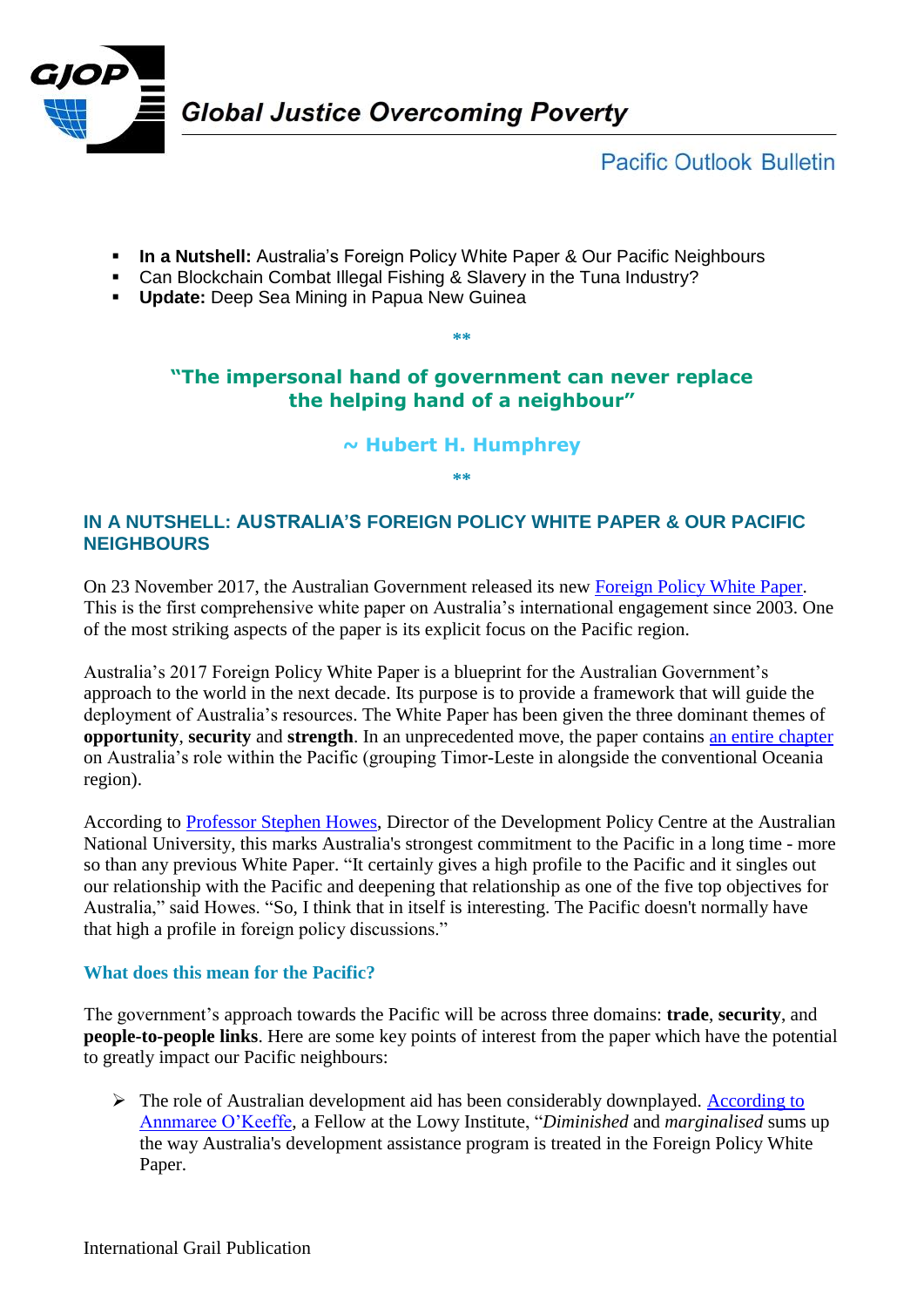- There is a push to integrate Pacific countries into Australian and New Zealand economies and security institutions, which may be seen as a further step away from support for Pacific selfdetermination and agency.
- $\triangleright$  The White Paper calls for an increase in Australian exports of 'high-quality' coal and Liquefied Natural Gas (LNG) to Asia while also seeking to lead the Pacific debate on climate policy.
- $\triangleright$  Australia is keen to prevent China from usurping its position as a leader in the region. [According to Shadow Defence Minister,](https://www.radionz.co.nz/international/programmes/datelinepacific/audio/2018623242/pacific-emphasised-in-australian-foreign-policy-white-paper) Richard Marles, "You know, the Pacific has choices, and we can't take for granted that we will be the partner of choice forever."

As Professor Howes says, "I think the real test will be in implementation, because the history of Australia's engagement with the Pacific is really one based around announcements."

Sources: *| [Australia's Foreign Policy White Paper: What does it mean for the Pacific Islands?,](https://pacifictradeinvest.com/resources/pacific-insights/posts/2017/december/australia-s-foreign-policy-white-paper-what-does-it-mean-for-the-pacific-islands/?_cldee=cmVzZWFyY2hAcGFuZy5vcmcuZmo%3d&recipientid=contact-f15064ba21f1e311b185001ec9ef334c-1d5a6ddcd1f6489eb8f8bb6fcc5268c1&esid=05935eee-48e0-e711-8144-70106fa12a71) Pacific Trade Invest, 14 December 2017 | [Oceania's Place in Australia's New Foreign Policy](https://thediplomat.com/2017/12/oceanias-place-in-australias-new-foreign-policy-white-paper/) White Paper, The Diplomat, Grant Wyeth, 1 December 2017 | [Pacific emphasised in Australian foreign policy white paper,](https://www.radionz.co.nz/international/programmes/datelinepacific/audio/2018623242/pacific-emphasised-in-australian-foreign-policy-white-paper) Radio New Zealand, Jamie Tahana, 28 November 2017 [| Keep Calm and Step Up: The White Paper's message on the Pacific,](https://www.lowyinstitute.org/the-interpreter/keep-calm-and-step-white-paper-message-pacific) The Interpreter, James Batley, 27 November 2017 | [The fall and fall of Australia's aid program](https://www.lowyinstitute.org/the-interpreter/fall-and-fall-australia-s-aid-program), The Interpreter, Annmaree O'Keeffe, 24 November 2017 | ['Recolonising' the Pacific would stir security backlash](https://asiapacificreport.nz/2018/01/30/michael-powles-recolonising-the-pacific-would-stir-security-backlash/), Asia Pacific Report, Michael Powles, 30 January 2018 | [Dodging](https://www.lowyinstitute.org/the-interpreter/dodging-hard-questions-pacific)  [the hard questions in the Pacific,](https://www.lowyinstitute.org/the-interpreter/dodging-hard-questions-pacific) The Interpreter, Nic Maclellan, 5 December 2017 | Edited by Kendall Benton-Collins.*

**\*\***

### **CAN BLOCKCHAIN COMBAT ILLEGAL FISHING & SLAVERY IN THE TUNA INDUSTRY?**

According to the World Wide Fund for Nature (WWF), commercial fishing is one of the most dangerous professions in the world with a high rate of injury and death due to unsafe working conditions along with numerous reports of corruption and human slavery. The buying and selling of Pacific tuna is either tracked by paper records, or not tracked at all.

In partnership with US-based software company [ConsenSys,](https://consensys.net/) information and communications technology implementer [TraSeable,](https://traseable.com/) and tuna fishing and processing company Sea [Quest Fiji Ltd,](https://www.youtube.com/watch?v=8orivCxcH6E) WWF has just launched a pilot project in the Pacific Islands tuna industry that will use blockchain technology to track the journey of tuna from 'bait to plate'. A blockchain is a digital ledger that is distributed, decentralised, verifiable and irreversible. It can be used to record transactions of almost anything of value. Essentially, it is a shared database that everyone in the network can see and update. The aim is to help stop illegal, unreported and unregulated fishing and human rights abuses in the tuna industry.

"For years, there have been disturbing reports that consumers may have unknowingly bought tuna from illegal, unreported and unregulated fishing and, even worse, from operators who use slave labour," says WWF-New Zealand Chief Executive Officer (CEO), Livia Esterhazy. "Through blockchain technology, soon a simple scan of tuna packaging using a smartphone app will tell the story of a tuna fish – where and when the fish was caught, by which vessel and fishing method. Consumers will have certainty that they're buying legally-caught, sustainable tuna with no slave labour or oppressive conditions involved."

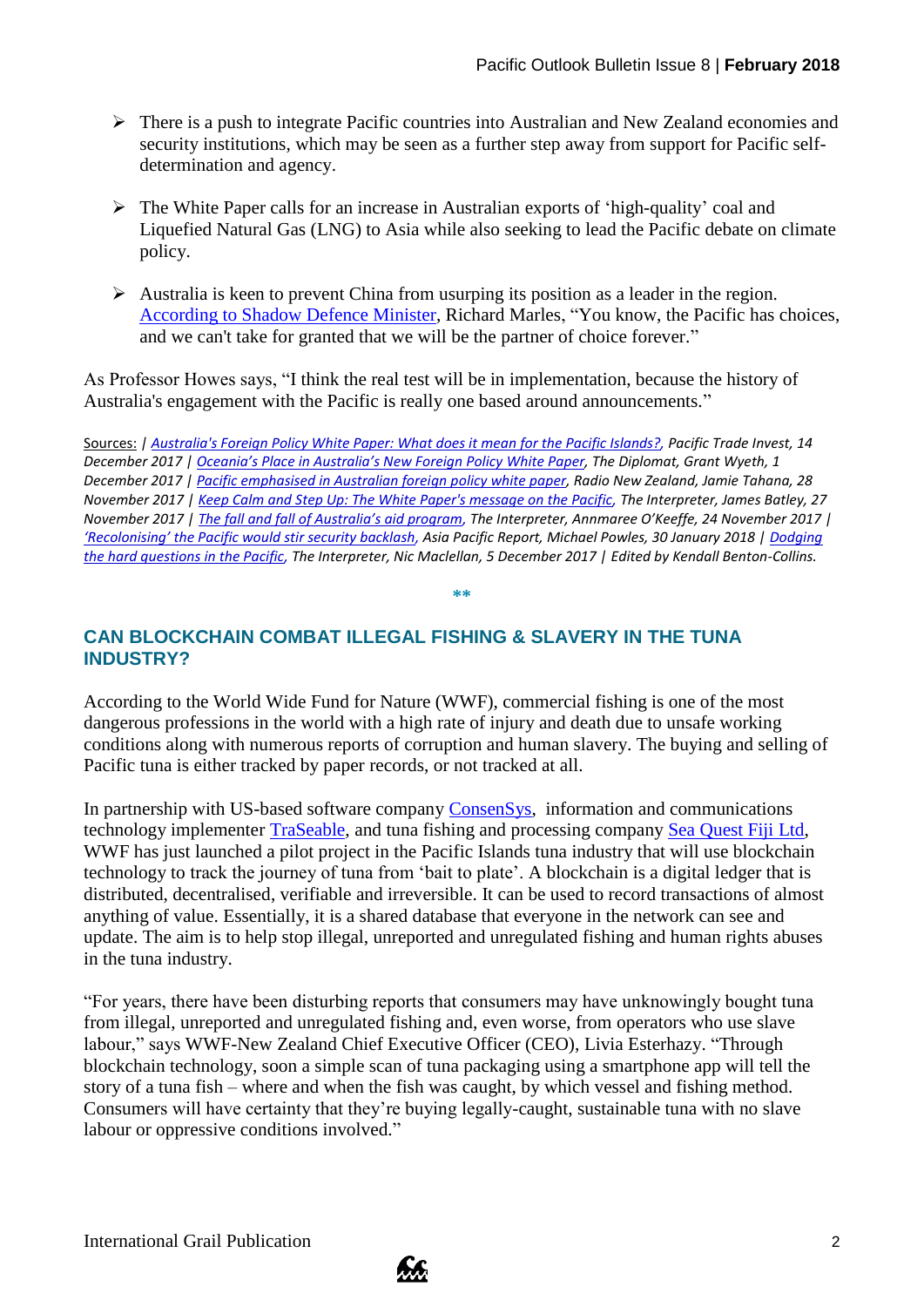WWF-Australia CEO, Dermot O'Gorman, said the technology would likely be ready for commercial use in the tuna industry by the end of the year.

Sources: *[WWF develops blockchain solution to improve transparency in tuna industry,](http://www.afr.com/technology/wwf-develops-blockchain-solution-to-improve-transparency-in-tuna-industry-20180106-h0ejtb) Financial Review, Yolanda Redrup, 7 January 2018 | [How blockchain is strengthening tuna traceability to combat illegal fishing,](https://theconversation.com/how-blockchain-is-strengthening-tuna-traceability-to-combat-illegal-fishing-89965) The Conversation, Candice Visser and Quentin Hanich, 22 January 2018 | [New Blockchain Project has Potential to Revolutionise Seafood](http://wwf.panda.org/about_our_earth/deforestation/deforestation_fronts/deforestation_in_new_guinea/?320232/New-Blockchain-Project-has-Potential-to-Revolutionise-Seafood-Industry)  [Industry,](http://wwf.panda.org/about_our_earth/deforestation/deforestation_fronts/deforestation_in_new_guinea/?320232/New-Blockchain-Project-has-Potential-to-Revolutionise-Seafood-Industry) WWF, 8 January 2018 | Edited by Kendall Benton-Collins.*

**\*\***

## **UPDATE: DEEP SEA MINING IN PAPUA NEW GUINEA**

Back in October 2017, we published [an in-depth feature](http://www.grailaustralia.org.au/wp-content/uploads/2017/11/GJOP-Pacific-Outlook-Issue-6.pdf) on the proposed *Solwara 1* deep sea mining project in Papua New Guinea (PNG) run by Nautilus Minerals - a Canadian-based company primarily owned by Russian and Omani mining firms. The PNG Government has a 15% share in the project. If it goes ahead, it will be the first ever commercial deep sea mining project in history.

The Solwara (meaning "salt water" in Tok Pisin) mining site lies 29 kilometres off the coast of PNG in a volcanic area between the islands of New Britain and New Ireland. The site contains deposits of copper and gold which are of a much higher grade than is found on land. These deposits have been laid down over thousands of years around underwater hot springs, otherwise known as hydrothermal vents or chimneys. Since our previous feature in *[Pacific Outlook](http://www.grailaustralia.org.au/wp-content/uploads/2017/11/GJOP-Pacific-Outlook-Issue-6.pdf)*, the controversial project has had its timetable pushed back due to financial difficulties, and it has been plagued by internal strife and continues to receive public condemnation.



Nautilus [fell short of their target](https://www.scidev.net/asia-pacific/environment/news/developer-says-png-sea-mining-project-to-push-through.html) to raise US\$41 million by the end of 2017, as well as an additional US\$270 million to build and deploy the seafloor production system for the project. On top of this, three key officials recently left Nautilus – Director Mark Horn resigned in October, followed by Non-Executive Chairman Russell Debney in December, and Vice-President for PNG operations Adam Wright last month. On 6 December, local communities launched legal proceedings against the PNG Government demanding the release of documents relating to the licensing of Nautilus and potential environmental, health and economic impacts from the *Solwara 1* project. Community members, represented by the Port Moresby-based [Centre for Environmental Law and Community](https://centerforenvironmentallawandcommunityrights.wordpress.com/)  [Rights,](https://centerforenvironmentallawandcommunityrights.wordpress.com/) claim they were not adequately consulted by Nautilus and were very concerned about the project's potential impacts on people and the environment.

In January of this year, Arnold Amet, former PNG Attorney-General and Justice Minister, asked the government to end its partnership with Nautilus due to serious financial and environmental concerns. "By the company's own admission, the project is an experiment with unknown environmental and social consequences and uncertain profits. The past few months have really shown the extent to which financiers and our own communities in PNG reject this project," said Amet.